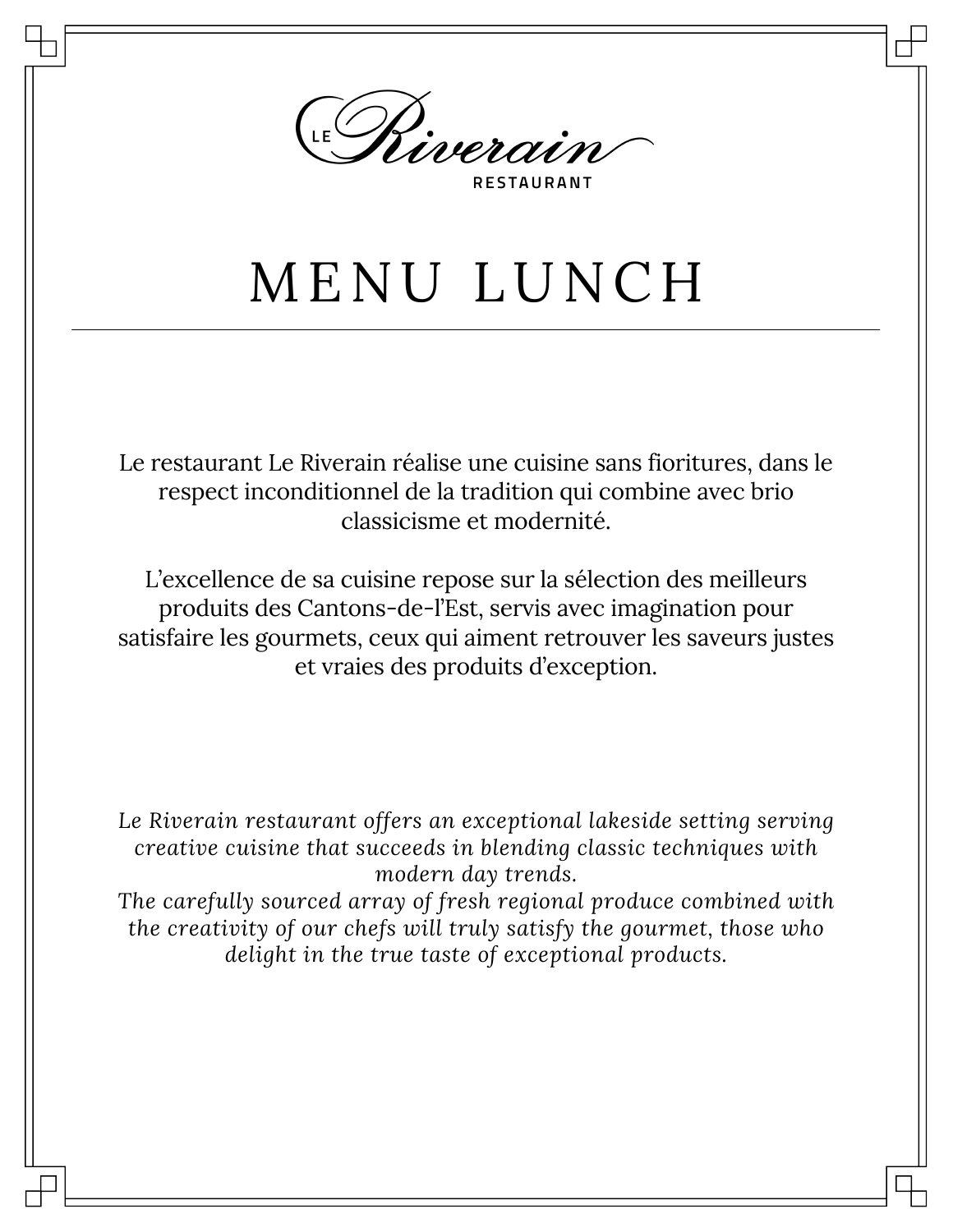## ENTRÉES | APPETIZERS

| <b>POTAGE DU JOUR</b><br>Garnitures du moment<br><b>SOUP OF THE DAY</b><br>Seasonal garnishes                                                                                               | 15\$ |
|---------------------------------------------------------------------------------------------------------------------------------------------------------------------------------------------|------|
| <b>SAUMON FUMÉ MAISON</b><br>Variation de pommes de terre, pamplemousse, espuma de béarnaise<br><b>HOMEMADE SMOKE SALMON</b><br>Potatoes variation, grapefruit, Bearnaise foam              | 20\$ |
| <b>SALADE DE POIRES ET CÉLERI-RAVE</b><br>Graines de moutarde marinées, noisettes torréfiées<br>PEAR & CELERIAC SALAD<br>Marinated mustard seeds, roasted hazelnuts                         | 18\$ |
| <b>GÉSIER DE CANARD CONFIT CROUSTILLANT</b><br>Chicorée, vinaigrette au babeurre et argousier<br><b>CRISPY DUCK CONFIT GIZZARD</b><br>Chicory, buttermilk and sea buckthorn vinaigrette     | 20\$ |
| <b>TATAKI DE THON ALBACORE DE COLOMBIE-BRITANNIQUE</b><br>Jicama, concombre, radis et sauce Punzu,<br><b>BRITISH-COLOMBIA ALBACORE TUNA TATAKI</b><br>Jicama, cucumber, radish, Punzu sauce | 22\$ |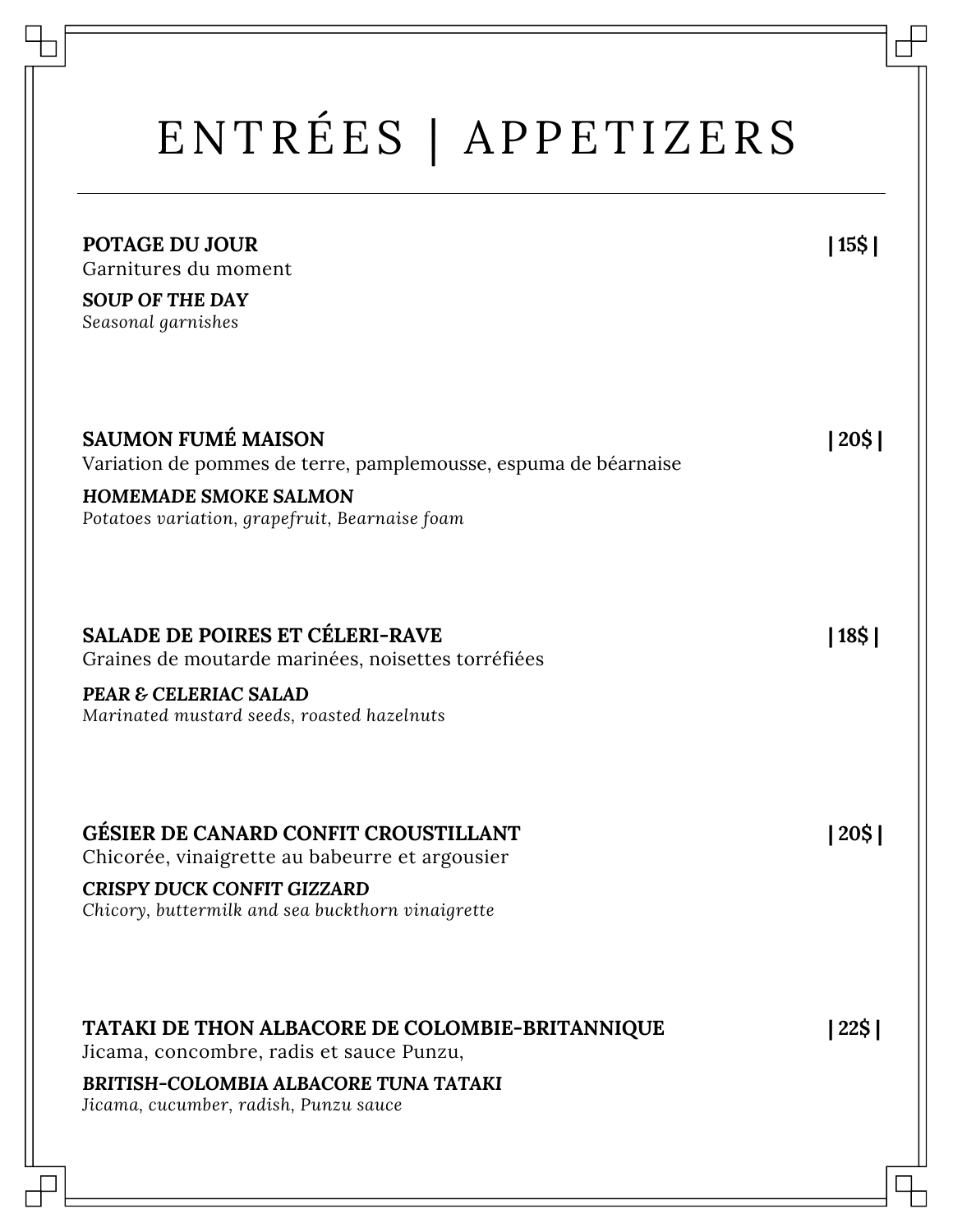## PLATS PRINCIPAUX | MAIN COURSES

| <b>BURGER DE FILET MIGNON AAA</b><br>Gouda fumé, champignons, oignons caramélisés, aïoli,<br>servi avec frites ou salade<br><b>AAA FILET MIGNON BURGER</b><br>Smoked Gouda, Mushrooms, Caramelized Onions, Aïoli,<br>served with fries or salad | 28\$ |
|-------------------------------------------------------------------------------------------------------------------------------------------------------------------------------------------------------------------------------------------------|------|
| RÂBLE DE LAPIN FARCI À LA PANCETTA ET ÉPINARDS<br>Pois verts, salade de couscous et légumes du printemps, vinaigrette au romarin                                                                                                                | 30\$ |
| RABBIT SADDLE STUFFED WITH PANCETTA AND SPINACH<br>Green peas, couscous & spring vegetables salad, rosemary vinaigrette                                                                                                                         |      |
| <b>GÂTEAU DE CRABE DES NEIGES</b><br>Asperges, chou, crème fraîche au citron Meyer                                                                                                                                                              | 32\$ |
| <b>SNOW CRAB CAKE</b><br>Asparagus, cabbage, crème fraîche with Meyer lemon                                                                                                                                                                     |      |
| <b>POISSON DU JOUR</b><br><b>FISH OF THE DAY</b>                                                                                                                                                                                                | 28Ş  |
|                                                                                                                                                                                                                                                 |      |
| <b>PÂTES DU JOUR</b><br><b>PASTA OF THE DAY</b>                                                                                                                                                                                                 | 25\$ |
|                                                                                                                                                                                                                                                 |      |